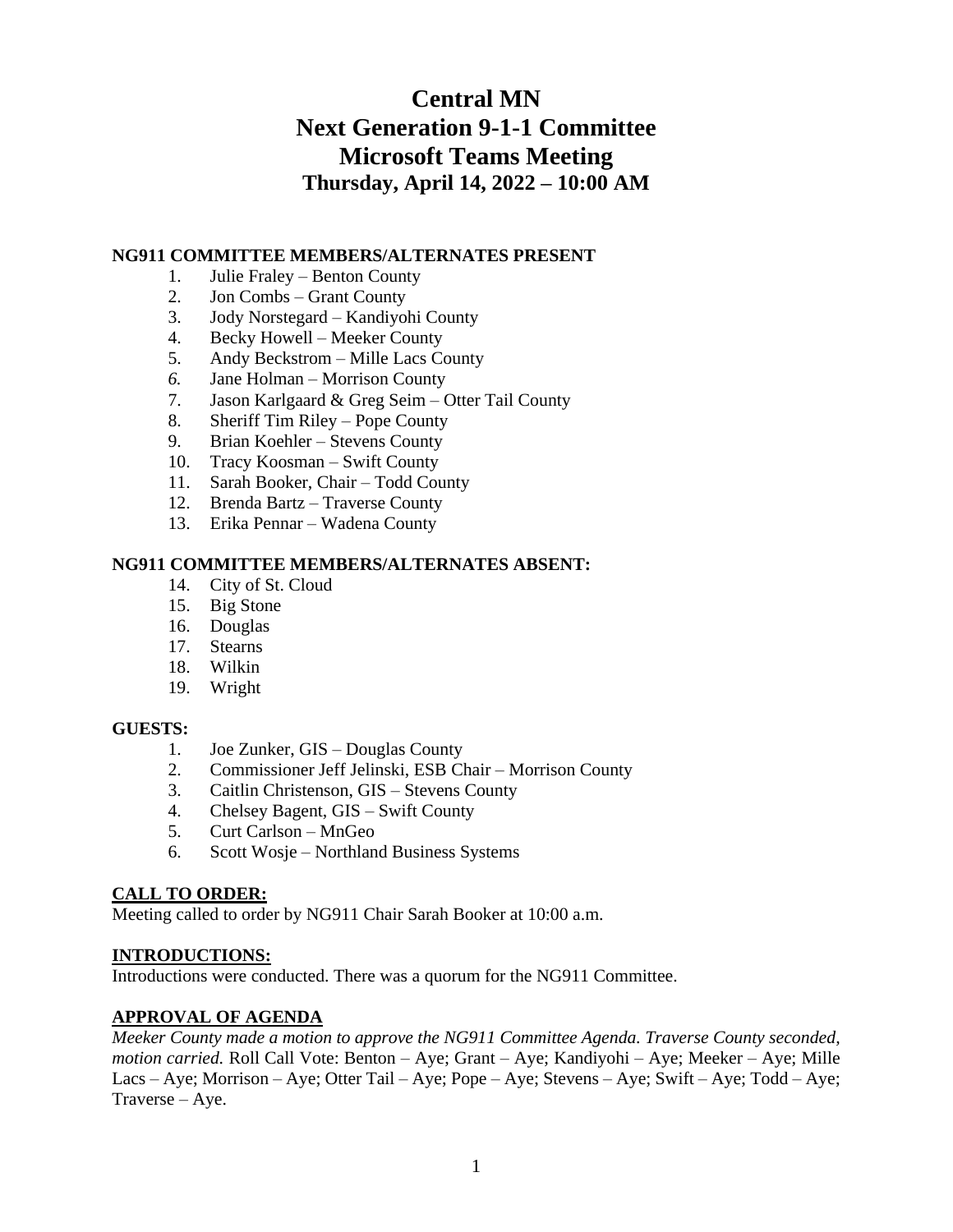## **APPROVAL OF MINUTES**

*Benton County made a motion to approve the February 10, 2022. NG911 Committee minutes. Morrison County seconded, motion carried.* Roll Call Vote: Benton – Aye; Grant – Aye; Kandiyohi – Aye; Meeker – Aye; Mille Lacs – Aye; Morrison – Aye; Otter Tail – Aye; Pope – Aye; Stevens – Aye; Swift – Aye; Todd – Aye; Traverse – Aye.

## **Communications**

a. What3words

Booker has been seeing this come up with our RapidSOS responses. Looking into it, Booker sees a huge potential for locating callers with this information especially in those large hard to search areas. It is a company based out of England. They mapped the entire world and gave every three square meters in the world a 3-word address. That address will always stay the same. If somebody knows their what3words location you can search it. You can search in Google. You can go to the what3words webpage, the app. There are a variety of businesses and applications including some of our in-vehicle technology that are using this location. They have a ton of public information educational materials on their website. Booker wanted to put this on here as a discussion to see if anybody else has looked at this or if anybody is currently using it in some fashion. One of our goals is to improve location accuracy or being able to find our 9-1-1 callers. Booker was thinking this might be something to look at with that. There are some limitations if the person has the app on their phone. They have to have data or cell service to actually access their location through the app. There is some potential here.

Karlgaard with Otter Tail County has heard of it before. There are a couple of other companies that do something similar. There are Google plus codes, etc. One or two others as well where it seems like they have gone around the whole world and made it into a grid 3x3 or 6x6. We have never had anybody use that here with us. Karlgaard has shared information out to our group just so they are aware of it.

Booker sees it come up if you are on the web app for RapidSOS. Here is the Lat/Long, but here is what3words. If you are out in the middle of a woods or somewhere and you are lost Booker sees the potential there whether it is this company or other companies to be able to go I'm at apple/horse/pine tree. Being able to search that and get a really close location on that.

Karlgaard replied it has some potential, but like you said it takes a data connection. If they have that then they would be able to give us GPS. But, saying 3 words is a lot quicker and easier than reading off Lat/Long. But, the potential is there too with people mis-spelling words and then being way off as well. Booker is looking at it even from the dispatch side. Booker explained it is probably easier to type in those words than try and search the Lat/Long and remember which one goes first, etc.

Christenson with Swift County reported we discussed it in our GIS meeting back in 2016. They have divided that into 3x3 meters square. We did not do it, because everything was already addressed. Christenson does not know how that would work on the GIS side, or how that would integrate into 9-1-1.

Booker thinks the pitch to this especially if you are at a large location, a shopping mall, etc. And if they are not calling 9-1-1 for that location that one address point could be a big complex. This would pin you to exactly where you are at. As far as the interface, Booker can see where that might be problematic to get that into the layers.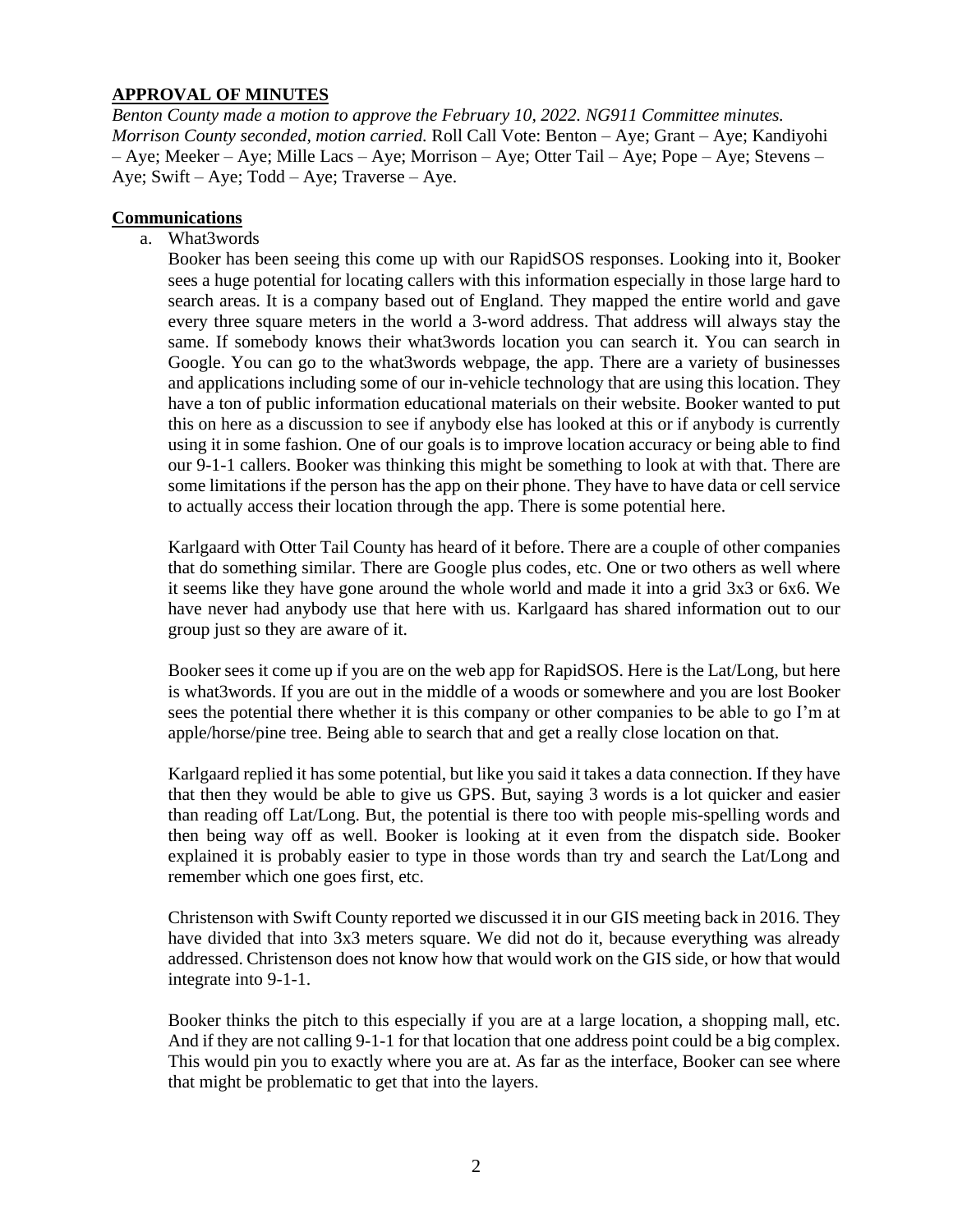## **Communications (Continued)**

- a. What3words (Continued)
	- Koosman with Swift County reported we been using RapidSOS for probably 8-9 months. Then we got our new VESTA, but we are having issues with our mapping. It is a stand-alone. And then with VESTA now it supposed to be a picture-in-picture with the RapidSOS. When it came up on our GeoComm mapping and it did not plot as long as they were still on the phone on 9-1-1 it is web-based and it would plot on that. It is a very slick system and it has helped us out on quite a few calls that did not plot on GeoComm. It is another option for you, and it is an option for the deputies also. We have them use it so if somebody is out if we had a hunt and something happens in the woods somewhere they can pull up their web-base and as long as they are still on 9-1-1 they can pull it up in their squad and then have that pin-point on location.

## **REPORTS:**

#### ECN Update

- 1. MN Public Safety Communications Conference April 25-27, 2022
	- Booker reported in your packet is the memo from the Central MN ESB. The ESB last month approved reimbursement for part of the cost incurred for attending the conference. As the memo notes, one dinner meal and one night of hotel. Along with the conference registration if you were not able to use one of the complementary registrations offered by ECN for some reason. Booker stated as a reminder with that process make sure you keep your detailed receipts. It has to show what you ate on your meal. And proof of payment and then you would fill out the expense reimbursement found on the webpage on the Grant information and return that to Shari for reimbursement by June  $15<sup>th</sup>$ . Make sure you note that the reimbursement is remitted to your agency. So, if you personally paid for any of those items you need to be reimbursed by your agency and then Central Region will reimburse your agency for that cost.

Tait reported we are over 230 registrants. We are starting to fill things up. The Change Management class scheduled for Monday is now full and there is a waiting list. If you are still interested and you have not signed up for that let Stroud or Tait know and we will see if we can get some extra chairs put in the room.

2. RapidDeploy Radius Mapping Project (Update)

Booker reported it is in-progress. Those EDG devices are going out. From a few agencies, RapidDeploy was gathering some additional information prior to shipping those. From our region that has been completed.

Tait reported most of the EDG devices are now in and are being shipped out to the PSAPs. The FirstNet HPUE equipment is at ECN and some assembly required so we are putting antennas and cables into boxes with instructions. Those will be shipping out to the PSAPs probably in the next two weeks. From there we will start rolling out training and making sure those installs are in place. Then we can see how the solution works and how it compares to the other options out there. Hopefully, people will have a good experience and we will get MOUs in place and make that a longer term solution.

#### 3. PSAP Recruitment and Retention Tools

Booker reported there is an email from Director Wahlberg in the packet. This came up for discussion at last month's state NG911. This came out of an ask from the MSA PSAP group along with AMC, Chiefs of Police, etc. It came out of a discussion regarding recruitment and retention for PSAP staff and the need for some better tools to help that process. It is broken into two asks.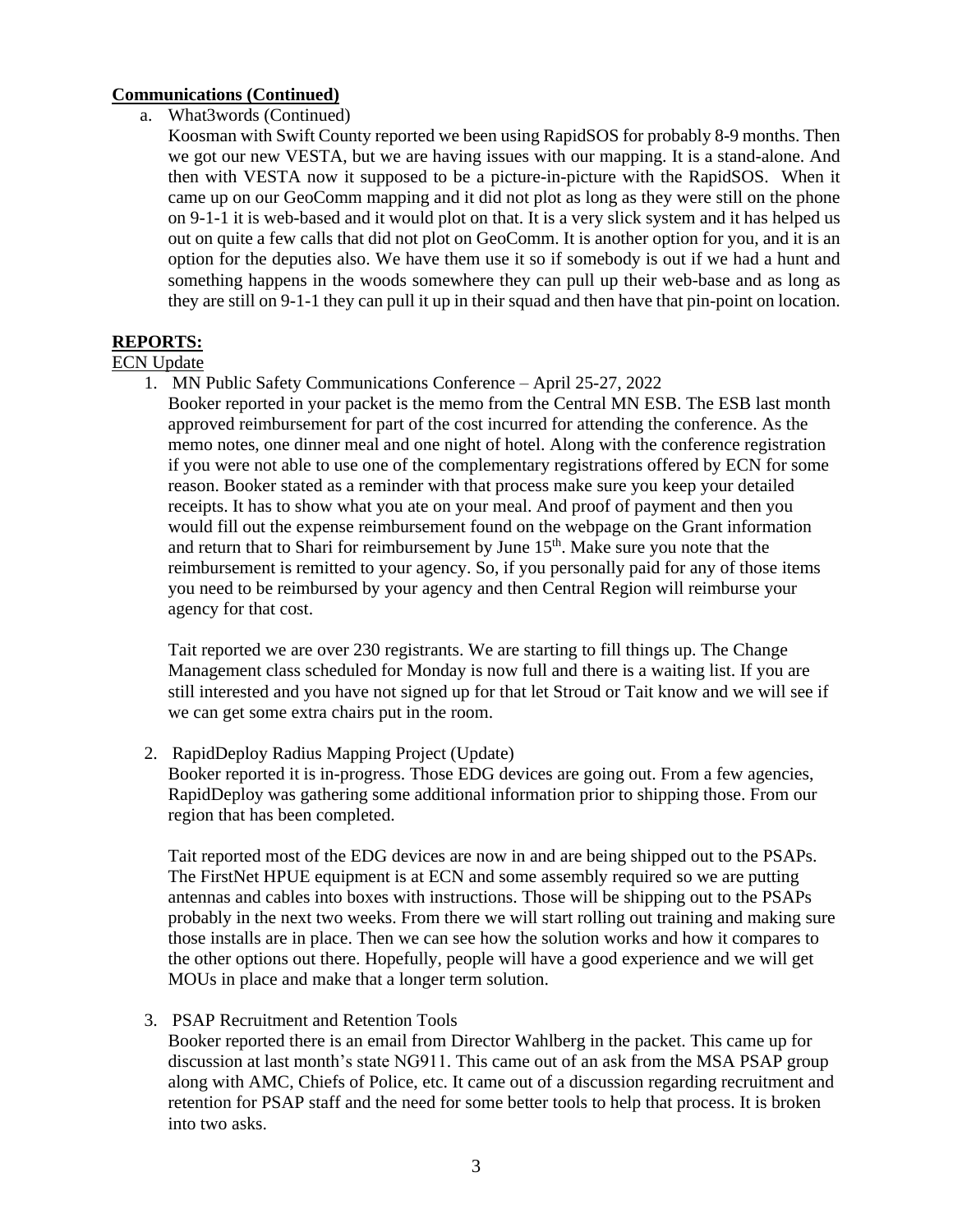#### **REPORTS: (Continued)**

ECN Update (Continued)

- 3. PSAP Recruitment and Retention Tools (Continued)
	- a. Recommend video/marketing materials be created

Booker stated our first action item was a suggestion was made to make a recruitment and retention video. There are a couple of links there. One to one that State Patrol had done and a second one that Crow Wing County had done on their own. This would be a professionally produced video. We brought this back to the regions to get some input commentary and then to see if there is some support for doing this. We did have a suggestion at our Executive Committee that along with the video we would request some other marketing materials or toolbox items for PSAPs to use in their recruitment efforts. Something for job fairs, etc. Booker looked for discussion.

Tait provided a little more information. The MSA PSAP Committee did unanimously support this. This should be going to the MSA tomorrow for them to approve it. The sheriffs are on board with all working together to make sure we are getting the right people in the chair and keeping them there. And it will be more than just a video. The video is the first heavy lift, but then it is all the supporting information that goes with that. How do we coordinate job fairs and how do we get a social media campaign put together and get the word out on the great work that you all do day in and day out.

Booker thinks anything will help at this point. Everybody is in the same boat. It is a struggle to find those folks. If we can change our thinking on that and get some tools to help market what a great job this is that will certainly help. Booker wanted to make this a motion to support this first initiative and then we can bring that feedback forward. *Traverse County motioned. Benton County seconded.* Roll Call Vote: Benton – Aye; Grant – Aye; Kandiyohi – Aye; Meeker – Aye; Mille Lacs – Aye; Morrison – Aye; Otter Tail – Aye; Pope – Aye; Stevens – Aye; Swift – Aye; Todd – Aye; Traverse – Aye; Wadena – Aye. *Motion carried.*

b. Funding reallocation recommendation

Booker stated on the second part of the ask there is a legislative appropriation that is being sunset. It is in the amount of \$683,000. That is going to be coming available as of July 1<sup>st</sup> of this year. The Director has provided a couple options for this. We are looking to get some feedback and what our recommendation is on it. One of those options is to just take that amount and divide it amongst all of the eligible PSAPs who are currently receiving those monthly distributions of the 9-1-1 funds. But an alternative for that is to put this in a dedicated fund account. We utilize some of the funding for the PSAP recruitment and retention materials which will be a one-time cost and then just carry over that balance and put all of the subsequent years stuff into that dedicated fund and that will help work through the training and certification piece. Anticipating that will pass the legislature and so there will be some ongoing costs associated with that certification and continuing education component to that.

Tait reported what we are looking to do here is establish a dedicated fund to support PSAP training, certification, recruitment, retention that is separate from what you get in your monthly allocation and separate from the SECB Grant process. It is a shared pool of money we can use for statewide efforts. If we want to bring a training class in to support certification, or we want to update our video every three years. This creates that funding mechanism to do that. Most of the other regions have been on board with creating a dedicated pool.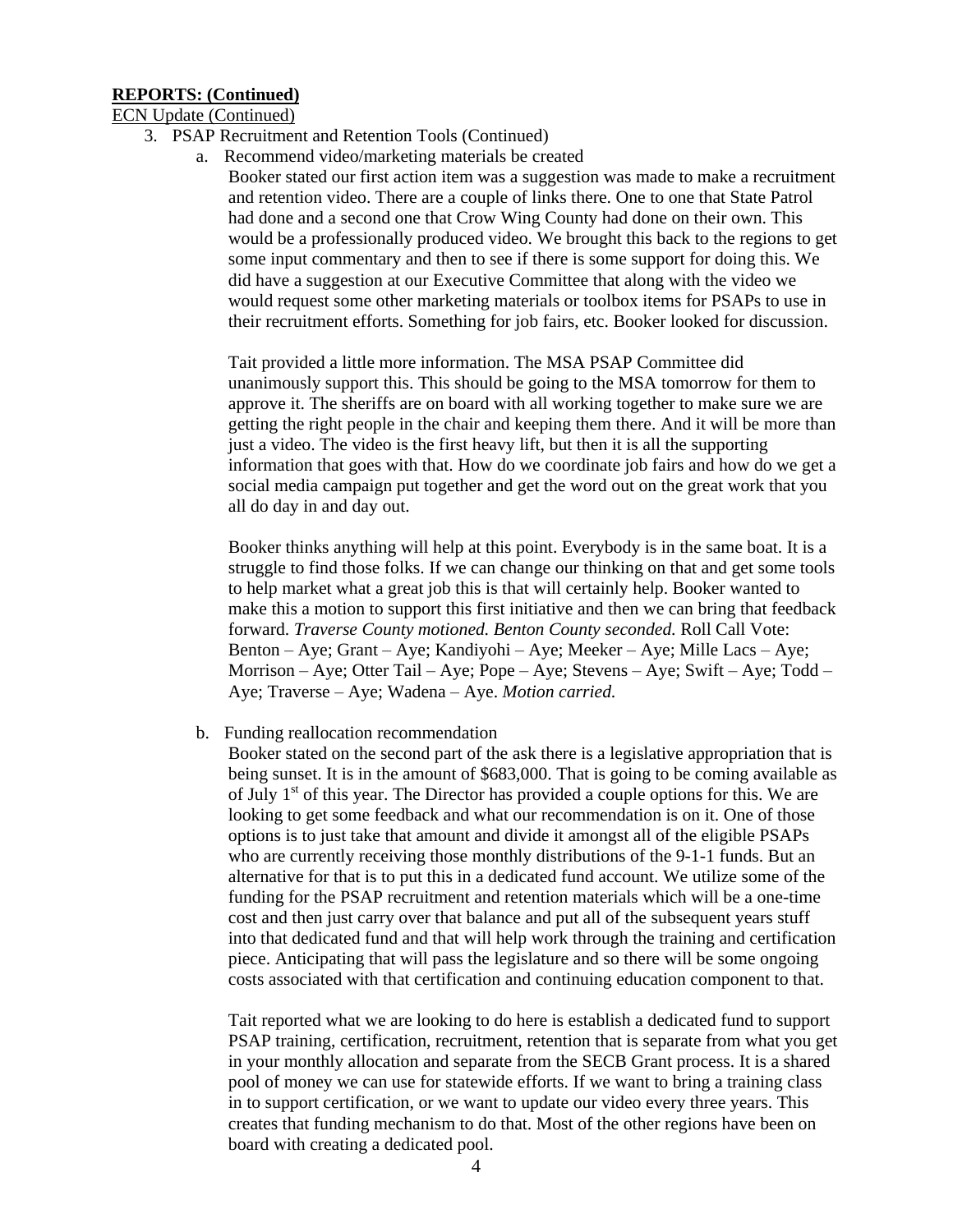#### **REPORTS: (Continued)**

ECN Update (Continued)

- 3. PSAP Recruitment and Retention Tools (Continued)
	- b. Funding reallocation recommendation (Continued)

Tait explained and then we will set-up a mechanism for how you all get to decide on how that money is spent. It is important that our stakeholders have a say in how this money gets spent if we do decide to pool it and use it for statewide initiatives. It is not like ECN is just going to grab this money and spend it how we see fit. It will be the regions and the SECB that will help guide the decision making there.

Booker personally feels that dedicated fund and looking at those upcoming and ongoing costs with the training. And regardless if the certification bill passes, which it looks like it is going to, it has good support. But, we do have a statutory requirement for T-CPR. We do have some of those other things. And like Tait said, even with this recruitment and retention process there is going to be some ongoing costs. We are going to want to keep refreshing that moving forward. So, having this dedicated fund amount really does seem to be the better option.

Benton County thinks the establishment of the dedicated fund is a wonderful idea, but going forward as we utilize some of that how are we going to replenish some of that money?

Booker replied this \$683,000 appropriation will be an ongoing. Every year that will continue to get distributed to that dedicated fund amount. Booker does believe, Tait, they are looking for some other legislative appropriations to also be dedicated towards that education effort, correct? Tait reported there is a separate legislation going through the House and Senate now for \$1.46 million to get the training and certification off the ground, set-up a learning management system, hire vendors to provide training, but this \$683,000 would help sustain that moving forward.

Booker looked for a motion to support this dedicated fund amount. Karlgaard knows there is good support for the training and certification bill, but what if that does not pass? Has there been any thought or discussion to where this fund would go then or what would happen with it? Booker replied the T-CPR thing is going to be there. It is in statute. Booker is anticipating that even if this overall certification does not work with some of the things coming from the mental health folks Booker is going to anticipate there is probably going to be recommendations for some of that type of mandated topic-specific coming down the pipe. Booker would imagine even if the overall package does not, there is probably going to be pieces of that that will need to be funded. So, utilizing these dedicated funds rather than taking it out of each agency's funds really seems to be the best solution to that. Booker stated Tait, if for some reason everything would epically fail there is still the option to dissolve that fund and put it back into the distribution cycle is there not? It would take a legislative action.

Tait replied this particular one would be a reallocation starting in July of this year, then moving forward it would be part of the ECN budget as a dedicated line-item that is legislatively approved. Tait explained Karlgaard brings up a great point. We are crossing our fingers that certification passes, but what if. As Booker mentioned, this would still be available to support T-CPR recertification, all the training you guys need that you are paying for out of your own pocket now, or paying for through the region. We would be able to create a mechanism.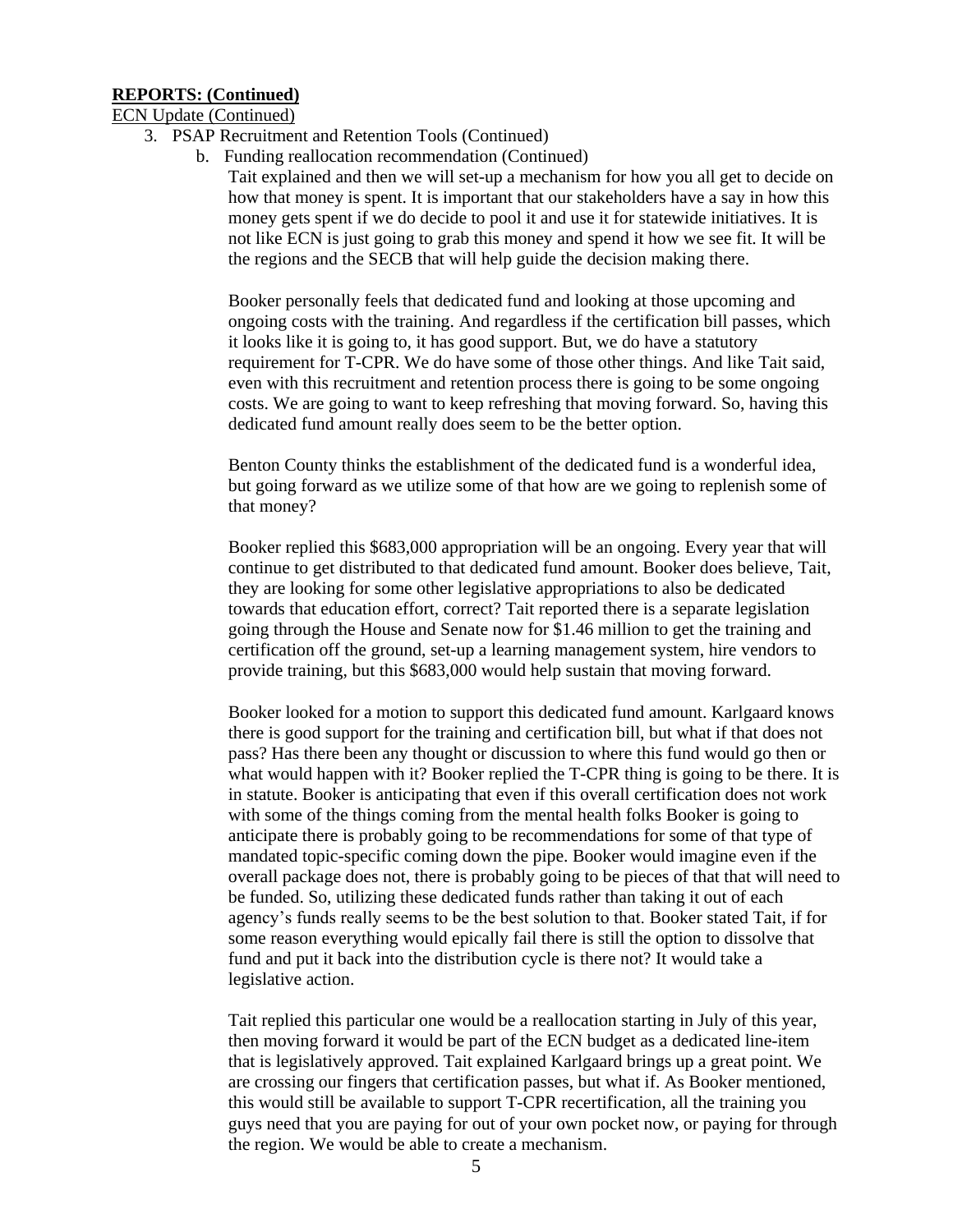#### **REPORTS: (Continued)**

#### ECN Update (Continued)

- 3. PSAP Recruitment and Retention Tools (Continued)
	- c. Funding reallocation recommendation (Continued)

Tait explained we all know we need this training across the state lets pay for it out of this bucket outside of that certification. We might not spend all of it, but at least it is there. It always carries forward to the next budget, so you are just putting money in the bank if you come in under-budget on this. If it gets too high, then you can come back and say you need to give that back to the PSAPs in the monthly allocations, because we are not spending it all. It at least gives you options to say let us put it in the bank and then see where we are at. We can always change course later on.

Karlgaard thinks it is a good idea to have that if that is the way it goes. Karlgaard would just hate to lock us out from getting that money if this does not pass. Booker does not think it is a lock out. It would be a process to reallocate those funds back into the general distribution, but it is not impossible. Booker explained if we set it aside for now in anticipation of having to incur some of these costs and then if that does not turn out to be a reality then we just reverse the process, go through the steps, and include it. It is not like that money is going anywhere. Like Tait said, we are just putting it in the bank, and then as the situation changes, we can always shift gears on that and run it back out. Booker requested a motion at least for the time being to support that money going into that dedicated fund until we work through this process. *Traverse County motioned. Morrison County seconded.* Roll Call Vote: Benton – Aye; Grant – Aye; Kandiyohi – Aye; Meeker – Aye; Mille Lacs – Aye; Morrison – Aye; Otter Tail – Aye; Pope – Aye; Stevens – Aye; Swift – Aye; Todd – Aye; Traverse – Aye; and Wadena – Aye. *Motion carried.* 

#### Statewide NG911 Committee

Booker reported we did at the last meeting have a presentation from CISA on the Shields Up guidance with regards to cybersecurity. Discussion regarding the tracking of our SCIP goals.

1. 988 Mental Health transition

Booker reported the workgroup is close to having the final initial draft of the best practices guide for PSAPs. That should be on the agenda for next week's statewide NG911 Committee for review and committee input. Booker would anticipate that would come back through the regions for review and comment from the stakeholders. MSA, AMC and LMC are working on a similar document for an overall law enforcement response. There is a subgroup of the workgroup that continues to meet with the MN Department of Health and some of the other mental health stakeholders including representatives from the four call centers that will be taking the 988. Working through the relationship there as we start to work this through in anticipation of the July go-live of this 988 and what that relationship between 988 and 911 is going to be. The goal from both of those groups is to put together a comprehensive toolbox, so agencies are able to create their own policies and procedures and then provide some supplemental materials whether that be fill-in sheets or some call screening documentation. It is difficult with the variety of different resources that are available throughout the state to really make a standard or a one-size fits all solution to this, because it is really very different. Agencies have different internal resources, they have different external resources. Some have very few for their area of the state. Some have quite a bit. We started out we are going to make this big standard thing and what we found going through that process is that is just not a reality. What we want to do is give everyone the tools they need to make their own best practices for their agency utilizing the things that are available to them. That will include a lot of the contact information or some of those resources that you might not know about that are available in your area as we work through that.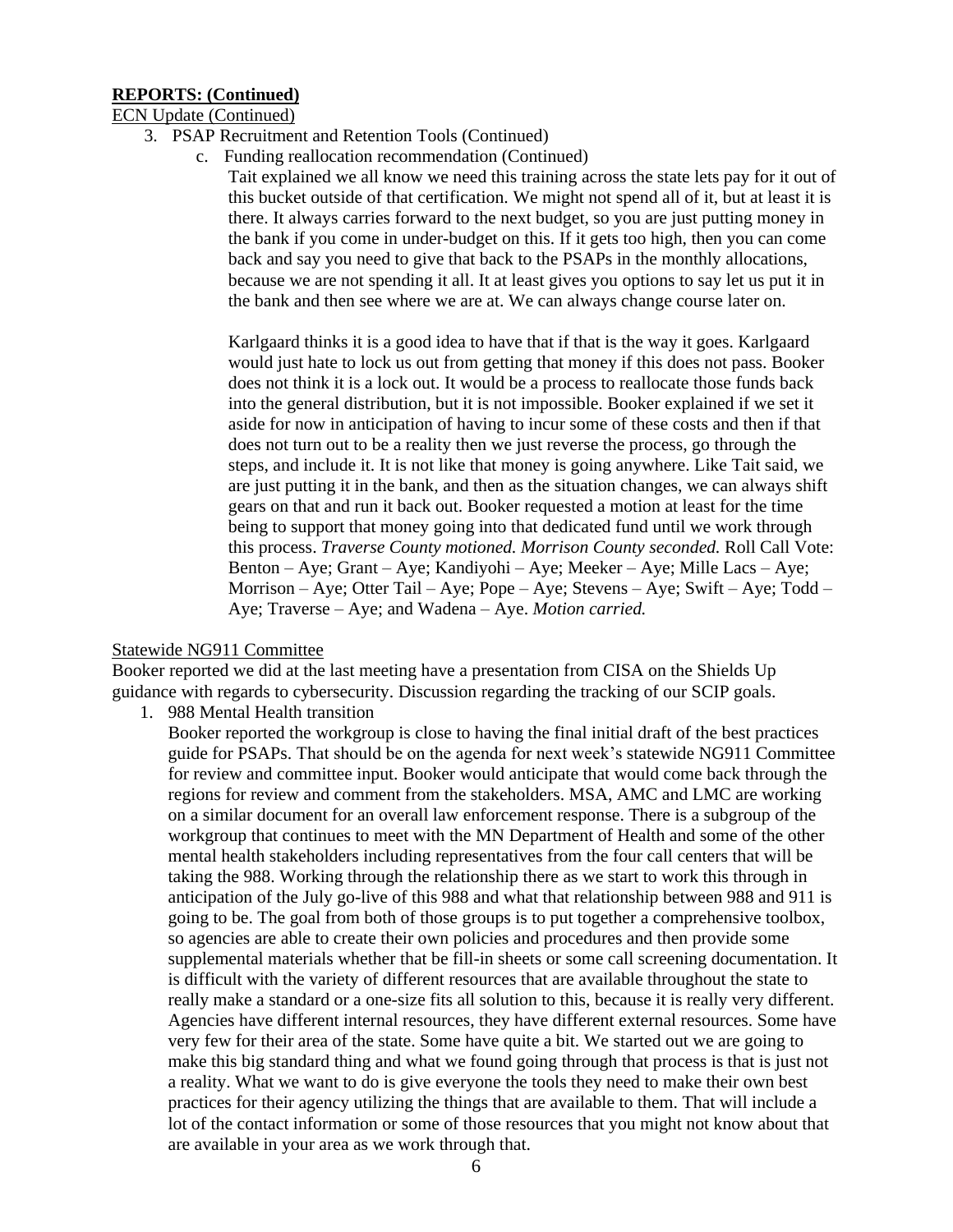## Statewide NG911 Committee (Continued)

- 2. Operations/Technical Workgroup
	- Booker reported workgroups were formed under the state NG911 Committee to look at a bunch of the different aspects of the current and upcoming needs of the PSAPs both from the technology side of it and from the operational side of it. For example, the Operations workgroup would look at things like COOP, staffing and recruitment, trainings, etc. Technical Workgroup is going to be really looking at the network stuff, cybersecurity, etc. Both workgroups did kick off their first meetings. As they work through we will look at any issues that are identified and assigned to them to look into further, so they can take that deeper dive into some of those topics that is just not available on the committee meeting environment. And then they can bring their recommendations and what they have found out back to the committee. We do have central representatives on both of those workgroups. If anyone else is interested in participating or would like further information regarding those workgroups you can reach out to Tait.

#### Statewide NG911 GIS Workgroup

Carlson with MnGeo reported on the Next Gen 911 GIS Workgroup's proposed GIS-ESZ boundary standard. That workgroup developed that proposed standard and submitted it to the Geospatial Advisory Council's Standards Committee a couple of months ago. Standards Committee reviewed it and had a comment period within themselves and came up with a few minor changes. As of last Friday, April 1<sup>st</sup> that proposed standard was approved by the Standards Committee for public review period of 90-days. That will begin sometime this week as soon as we can get that posted on our website. That will be a public review period and there will be links in the page for how to submit comments about that proposed Emergency Service Zone boundary standard.

## 911 Telecommunicator/Pension Study Working Groups

Booker reported the training and standards workgroup recommendations and report was introduced into their respective legislative committee's in March. That did move forward into the omnibus bill. The pension working group report as we mentioned before the workgroup really did not come up with a consensus. They did a comprehensive report on what they had discovered, but did not really have a path to go forward on that. That was heard on February 15<sup>th</sup> by the Joint Legislative Commission on pensions and retirement and really nothing more on that at this time.

#### 403 Statute Workgroups

Booker reported the technical update which was the first 15 chapters was introduced, but did get some pretty significant push-back from service providers and some other things. This bill did not make it through in it's current iteration. However, the workgroup is going to be going through some revisions working through some of those issues that were identified through that and are hoping to be able to bring it back in the next session. There are indeed changes that need to be made. We just need to make sure they are acceptable enough to all of the players to be able to make it through the process. The governance workgroup which is the last couple chapters looking at both the statewide governance, the SECB, and the regional governance continue to meet. As of the last meeting, we have a tentative first draft and that was submitted to the legislative liaison to look it over and see if there is anything obvious before it gets sent back to the Legislative Committee and back down the chain for review and comment from the stakeholders.

## **GENERAL DISCUSSION**

a. Text-to-911 Go Live

Swift County went live yesterday for texting. Koosman reported still having a few other issues going on, hopefully some will get fixed today, but some might be a couple weeks. Booker reported Swift County was our last agency to go.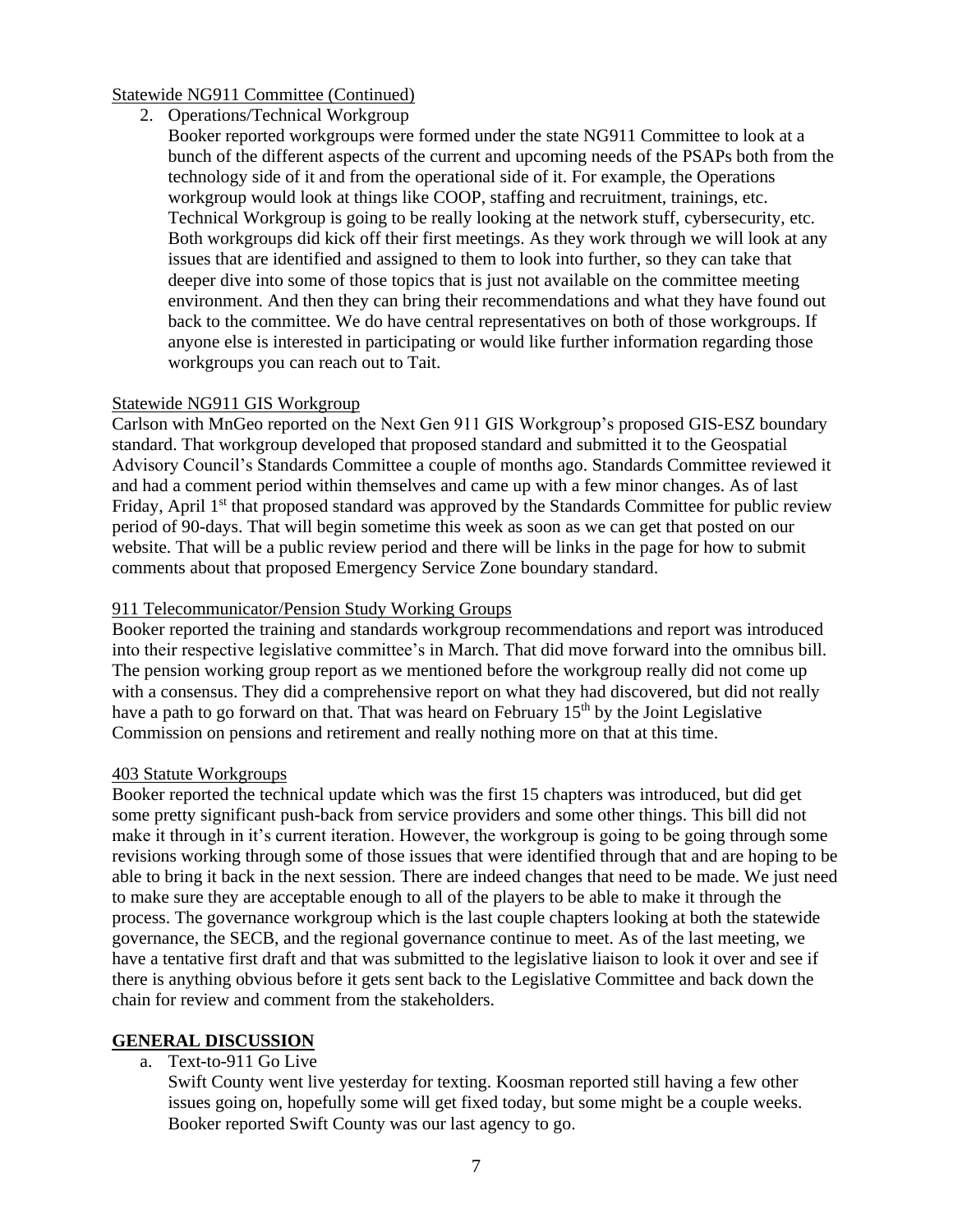## **GENERAL DISCUSSION (Continued)**

b. NG911 Grant

Booker reported the project period ended the end of March. Agencies should be working on their final submissions.

- 1. NGGIS
- 2. CPE

c. Regional Strategic Plan

Booker reported we are going to continue to keep this on here as a standing agenda item.

- 1. Promote the recruitment and retention of PSAP staff Booker reported with the assistance here on the recruitment and retention video and toolbox that is a really good first step supporting that initiative.
- 2. Implement equipment/technology to improve 9-1-1 location accuracy Booker explained things like the Radius mapping project and some other future technologies are going to help move this forward. We will just make sure we keep it on the radar and continue to work through that especially if we see anything new come up that might be beneficial to that process.
- d. CMN800MHz List Serve Ending May  $16<sup>th</sup>$  (Sign-up for Notifications) Booker reported the sunset date on the list serve is May  $16<sup>th</sup>$ . All of our notifications will be going through our website tools. This is just a reminder prior to May  $16<sup>th</sup>$  to get signed up for any of the notifications that are applicable to you. Make sure you get signed-up for those committees or notifications that you feel would be of value to you.
- e. 2021 NG911 Committee Attendance

In your packet are the attendance from 2020 and 2021. Booker explained looking at the comparison between those it is looking much better. There are a lot of things on the 9-1-1 front right at the moment. Just a reminder especially if your agency is a little low on the attendance we do have that second alternate option. If that is something you think would help for agency please use it. The membership appointment forms are on the website. The more folks we have engaged in this the better off we all are going to be.

- f. Training Opportunities
	- 1. NENA 2022 Louisville Conference  $&$  Expo June 11-16<sup>th</sup> Booker reported Tait had sent out a training opportunity. It looks like a good opportunity for the NENA conference in Louisville. The information is in the packet and on the NENA website.
	- 2. Training Roadmap

Booker reported as we discussed at our last meeting and also with the O&O/Users we have added a couple requests for some training offerings with regards to crisis callers, mental health, etc. Shari and Micah did reach out to a couple of these training providers and got some numbers put together. We had a couple options from the 9-1-1 Training Institute, Foundations of Emergency Mental Health Dispatching and LifeBridges to Suicide Callers. There is also an offering that is put together by Public Safety Training Consultants on Crisis Communications & Suicide Intervention. We have these suggestions added to the training roadmap and currently in the process at looking at funding for trainings. Not just these specific ones, but all the way across the board on our training roadmap.

## **OTHER ISSUES**

None.